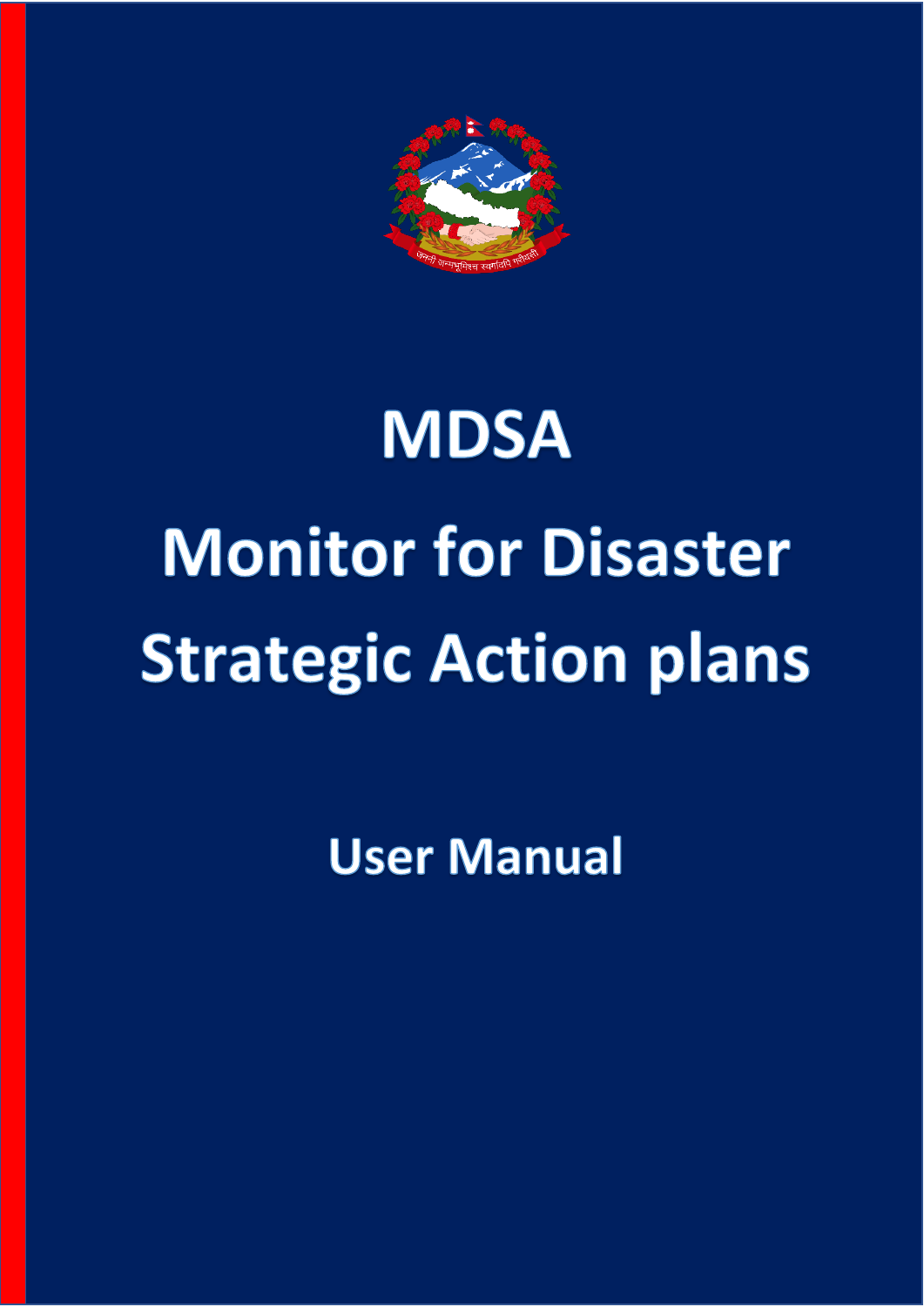<span id="page-1-0"></span>

|                         | <b>TABLE OF CONTENTS</b>             |                         |
|-------------------------|--------------------------------------|-------------------------|
|                         | <b>SECTION 1 BACKGROUND</b>          | 3                       |
| $\mathbf{1}$            | <b>BACKGROUND</b>                    | $\overline{\mathbf{3}}$ |
|                         | <b>SECTION 2 REFERENCE</b>           | 4                       |
| $\overline{2}$          | <b>ACCESS</b>                        | $\overline{\mathbf{4}}$ |
| $\overline{\mathbf{3}}$ | <b>USAGE</b>                         | 4                       |
| 4                       | <b>REGISTRATION</b>                  | 4                       |
| 4.1                     | <b>REGISTRATION INTERFACE</b>        | 5                       |
| 4.2                     | <b>PRE-EXISTING ORGANIZATION</b>     | 5                       |
| 4.3                     | <b>NON PRE-EXISTING ORGANIZATION</b> | 6                       |
| 5 <sub>1</sub>          | <b>LOGIN</b>                         | 6                       |
| 5.1                     | <b>LOGIN INTERFACE</b>               | 6                       |
| 6                       | <b>DASHBOARD</b>                     | 6                       |
| 6.1                     | <b>FILTERS</b>                       | 7                       |
| 6.2                     | <b>CONTENTS</b>                      | 8                       |
| $\mathbf{7}$            | <b>USER PROFILE</b>                  | 10                      |
| 7.1                     | <b>USER DETAILS</b>                  | 10                      |
| 7.2                     | <b>CHANGE PASSWORD</b>               | 11                      |
| 8                       | <b>PROJECT</b>                       | 12                      |
| 8.1                     | <b>LIST OF PROJECTS</b>              | 12                      |
| 8.2                     | <b>ADD PROJECT</b>                   | 13                      |
| 9                       | <b>OUTPUT</b>                        | 15                      |
| 10                      | <b>ACTIVITY</b>                      | 16                      |
| 11                      | <b>TARGET</b>                        | 17                      |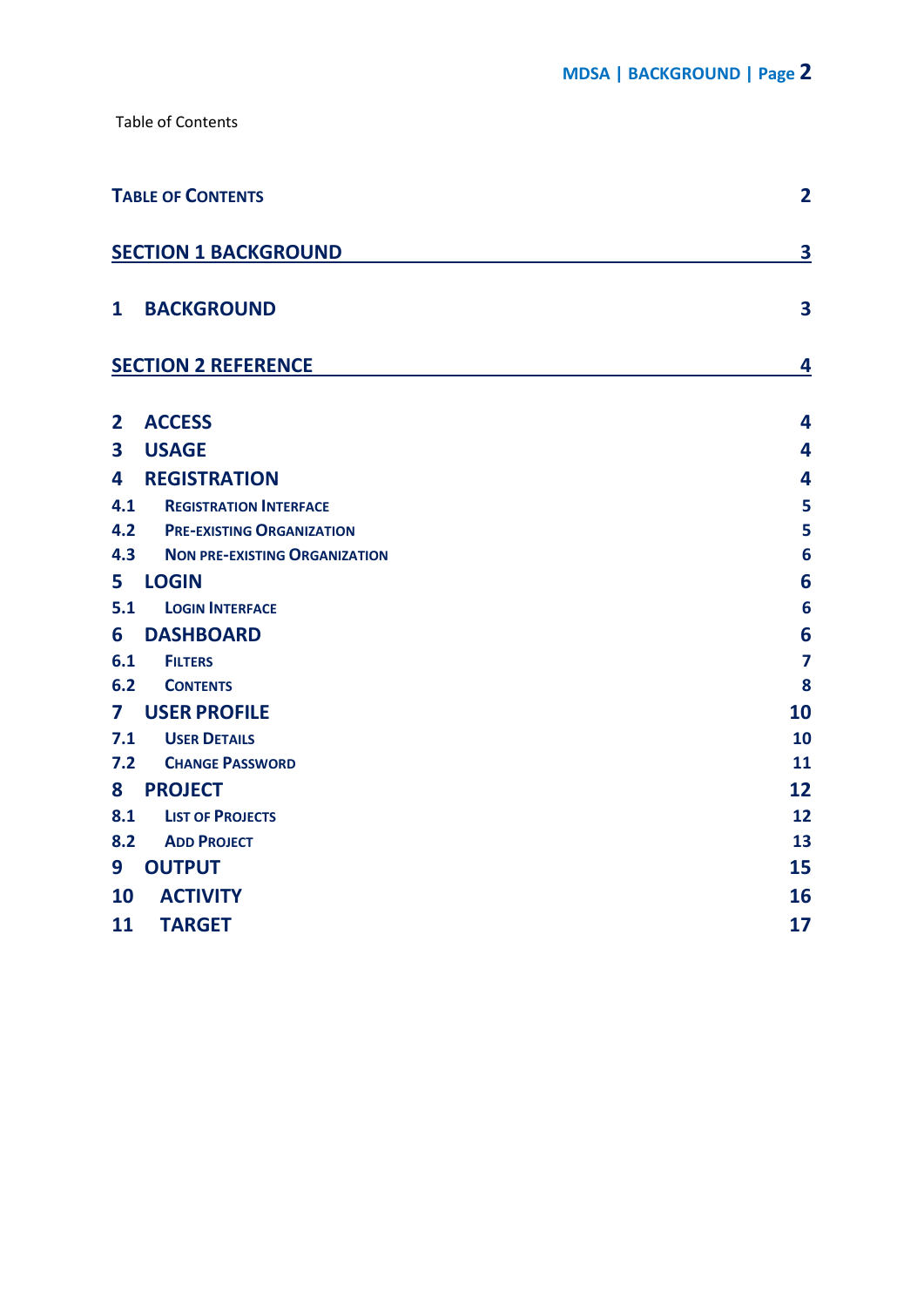# SECTION 1 Background

## <span id="page-2-0"></span>1 BACKGROUND

## **Monitor for Disaster Strategic Action plans** (MDSA)

MDSA is a web based, centralized system for logging and monitoring projects being operated around the nation that deliver against the National Disaster Risk Reduction Strategic Action Plan 2018-2030. It also links with BIPAD system for crosslinking information with disasters.



This National Strategic Plan of Action on Disaster Risk Reduction has been prepared based on the experience gained through the implementation of National Strategy for Disaster Risk Management, 2009, the experiences and lessons from the 2015 Gorkha earthquake, Paris Agreement on Climate Change, Sustainable Development Goals and Sendai Framework. This will ensure active participation of all stakeholders in its implementation by identifying and mainstreaming risk sensitive activities in the development process of federal, provincial and local level for risk reduction.

As recommended by Sendai Framework, consultation workshops were organized at national, regional and district level with the participation of stakeholders of all sectors, where representatives from multi-stakeholders agencies provided recommendations to include in "National Policy and Strategic Plan of Action on Disaster Risk Reduction" based on learned issues and challenges from their best practices identifying main problems and solutions.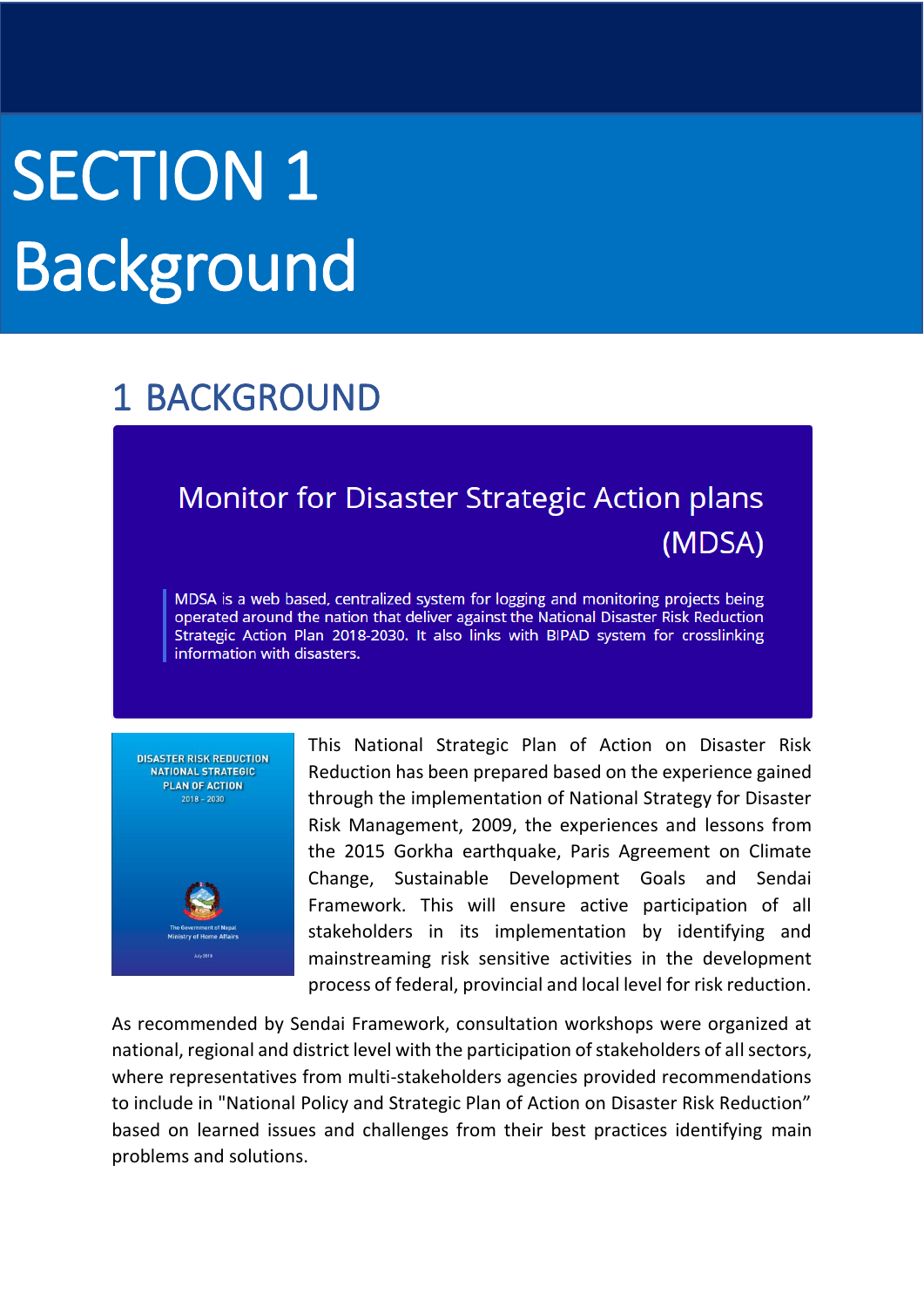# **SECTION 2** Reference

# <span id="page-3-0"></span>2 ACCESS

To access this system, go to:

**[https://mdsa.bipad.gov.np](https://mdsa.bipad.gov.np/)** in your favorite browser.

Recommended browser: Chrome

<span id="page-3-1"></span>

## <span id="page-3-2"></span>4 REGISTRATION

For any organization to gain access to this system and contribute their detail regarding projects conducted by them, they need to register themselves first. Which will then be verified by administrator at NDRRMA for providing the access.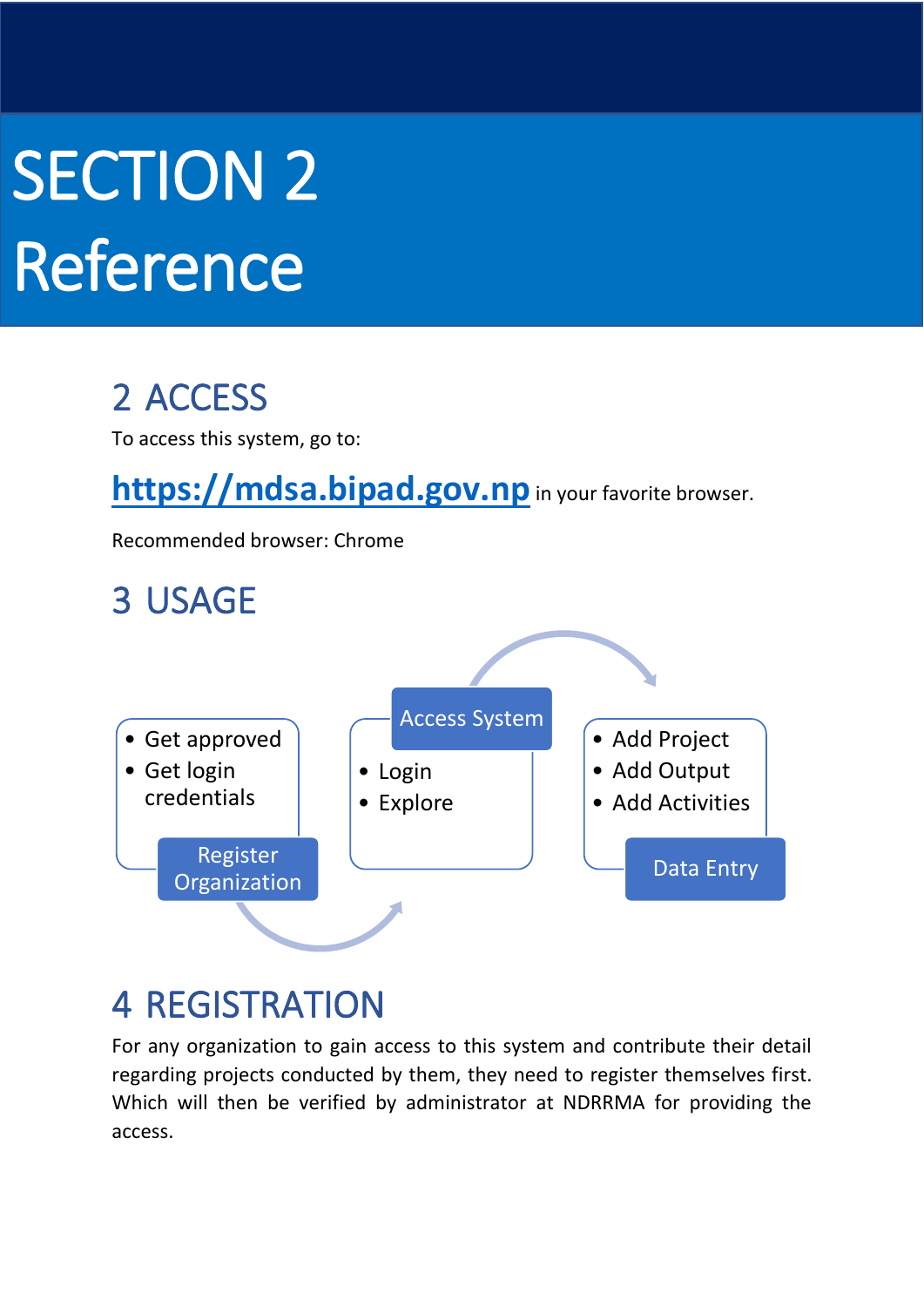## <span id="page-4-0"></span>4.1 Registration Interface

| PRE-LISTED ORGANIZATIONS *                 |                                        |
|--------------------------------------------|----------------------------------------|
| Please Select your Organization            | $\overline{\phantom{a}}$               |
| ORGANIZATION TYPE *                        |                                        |
| Please Select your Organization Type       | $\overline{\mathbf v}$                 |
| <b>FOCAL PERSON NAME *</b>                 |                                        |
| Name                                       |                                        |
| FOCAL PERSON DESIGNATION *                 |                                        |
| Designation                                |                                        |
| FOCAL PERSON EMAIL *                       |                                        |
| Email                                      |                                        |
| FOCAL PERSON CONTACT NUMBER *              |                                        |
| <b>Contact Number</b>                      |                                        |
| $\Box$ Verify all informations are correct |                                        |
|                                            | <b>REQUEST REGISTRATION</b>            |
|                                            | <b>Already Registered ? Login Here</b> |

Registration page (Home page > Register)

## <span id="page-4-1"></span>4.2 Pre-existing Organization

PRE-LISTED ORGANIZATIONS \*

| Please Select your Organization |  |
|---------------------------------|--|
|                                 |  |
| Please Select your Organization |  |
| EU                              |  |
| <b>DfiD</b>                     |  |
| Republic of Korea (RoK)         |  |

During registration, organizations must check if they are pre-listed or not. If they are, they should **add detail by selecting from pre-listed organization list.**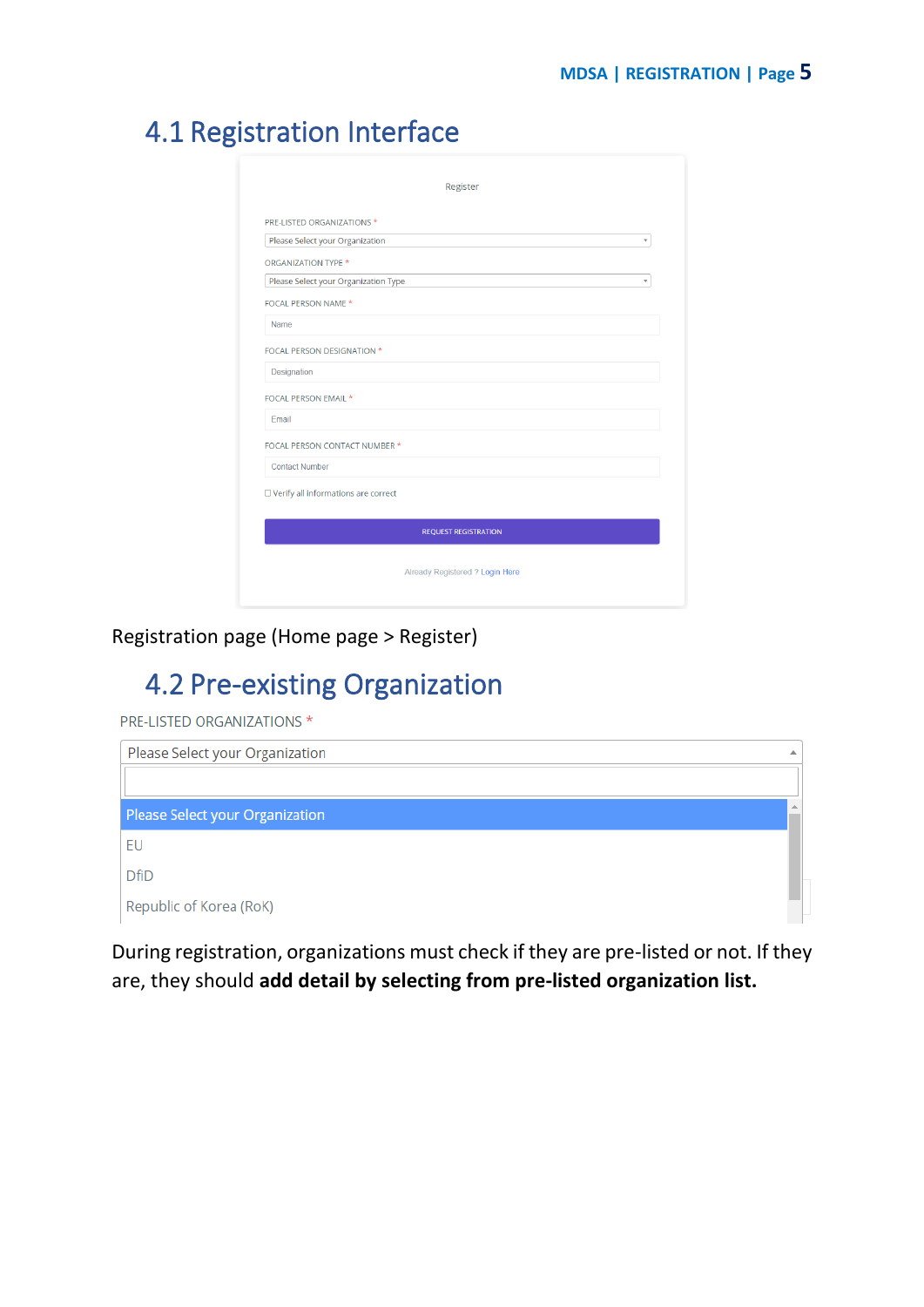$\overline{\phantom{a}}$ 

### <span id="page-5-0"></span>4.3 Non pre-existing Organization

PRE-LISTED ORGANIZATIONS \*

Not Listed here (ENTER NAME IN FIELD BELOW)

```
ORGANIZATION NAME *
```
Organization Name (for those not listed above)

For organizations not listed in the pre-list, they can select **"Not Listed here"** option and **ORGANIZATION NAME** appears below where you can provide organization name for getting registered.

# <span id="page-5-1"></span>5 LOGIN

#### <span id="page-5-2"></span>5.1 Login Interface

|                      | Login                          |
|----------------------|--------------------------------|
| <b>EMAIL ADDRESS</b> |                                |
| <b>Email Address</b> |                                |
| PASSWORD             |                                |
| Password             |                                |
|                      |                                |
|                      | LOGIN                          |
|                      | Not Registered ? Register Here |
|                      |                                |

Home page > Login

Please use the provided email address (this is email used during organization registration) and password provided via automated email.

# <span id="page-5-3"></span>6 DASHBOARD

Dashboard contains basic analytical details generated from data in the system.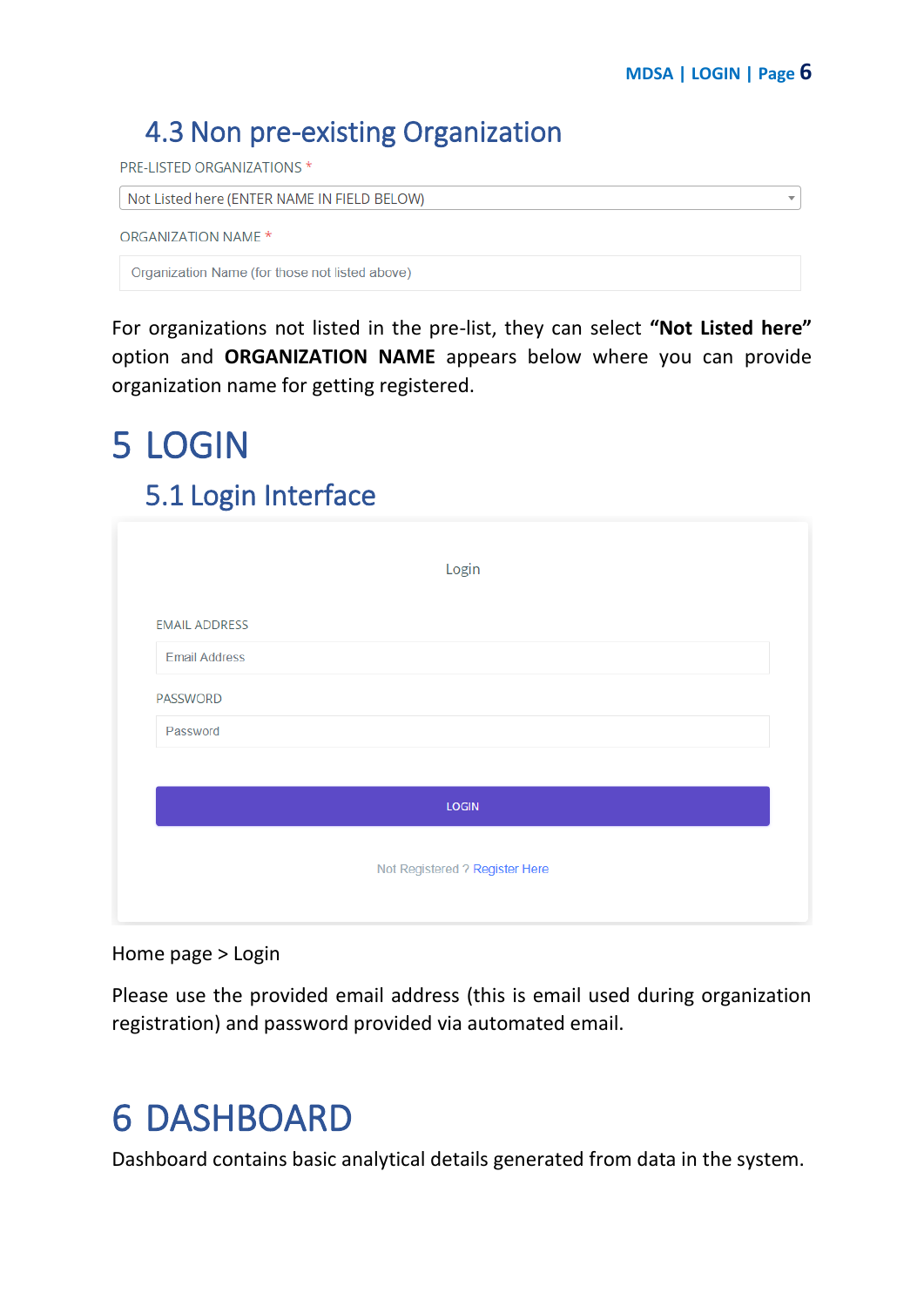#### **MDSA | DASHBOARD | Page 7**

| <b>O</b> MDSA            | $Q$ admin<br>$\equiv$                                                                                                                                                                                                                                                            |  |
|--------------------------|----------------------------------------------------------------------------------------------------------------------------------------------------------------------------------------------------------------------------------------------------------------------------------|--|
| HOME                     | Dashboard<br>Home > Dashboard                                                                                                                                                                                                                                                    |  |
| <b>OR</b> Dashboard      |                                                                                                                                                                                                                                                                                  |  |
| MANAGE                   |                                                                                                                                                                                                                                                                                  |  |
| $\rightarrow$<br>Project | v Year<br>- Project<br>Filter<br>Organization<br>- Priority Action<br>* Activities<br><b>Priority Area</b><br>$\sim$                                                                                                                                                             |  |
| Ci Organizations         | · District<br>Ecological Zone<br>* Approving Organization<br>* Local Level<br>$\tau$<br>Province                                                                                                                                                                                 |  |
| <sup>1</sup> Validators  |                                                                                                                                                                                                                                                                                  |  |
| <b>REPORTS</b>           | <b>Project Timelines</b>                                                                                                                                                                                                                                                         |  |
| <b>INDRRSAP Targets</b>  | $-1$<br>Comprehensive Disaster RBK M.                                                                                                                                                                                                                                            |  |
| AL NDRRSAP Activities    |                                                                                                                                                                                                                                                                                  |  |
|                          | Strengthening Emergency Preparedness in Nepat Building capacity on Sexual and Reproductive Health and Gender Ba.,<br>$\overline{2}$                                                                                                                                              |  |
|                          | Fast Tracking Millennium Development Goals and Safeguarding Development Gains<br>$\overline{\mathbf{3}}$                                                                                                                                                                         |  |
|                          | Developing Climate Resilient Livelihoods in the Vulnerable Watershed in Nepal<br>$\boldsymbol{A}$                                                                                                                                                                                |  |
|                          | Community Based Flood and Glacial Lake Outburst Risk Reduction Project<br>6.                                                                                                                                                                                                     |  |
|                          |                                                                                                                                                                                                                                                                                  |  |
|                          | Jul<br>Jul<br>Jul<br>Jan<br><b>Jul</b><br>Jan<br>Jul<br>Jan<br>Ad<br>Jan<br>Jul<br>$\frac{Jan}{2021}$<br>Jul<br>Jan<br>Jul<br>Jan<br>Jul<br>$\frac{3an}{2024}$<br>$\frac{Jam}{2014}$<br>$\frac{Jam}{2015}$<br>$\frac{Jan}{2016}$<br>2017<br>2018<br>2020<br>2022<br>2023<br>2019 |  |
|                          | Not Started Ongoing Completed                                                                                                                                                                                                                                                    |  |
|                          |                                                                                                                                                                                                                                                                                  |  |
|                          | D<br><b>Priority Area vs Budget</b>                                                                                                                                                                                                                                              |  |
|                          | Budget USD<br>Projects<br>3300000                                                                                                                                                                                                                                                |  |
|                          |                                                                                                                                                                                                                                                                                  |  |
|                          |                                                                                                                                                                                                                                                                                  |  |
|                          | 2500000-<br><b>Donors</b>                                                                                                                                                                                                                                                        |  |
|                          |                                                                                                                                                                                                                                                                                  |  |
|                          | $\overline{\mathcal{L}}$<br>2000000<br>$\overline{z}$                                                                                                                                                                                                                            |  |
|                          | Partners                                                                                                                                                                                                                                                                         |  |

Also, it is facilitated with filters that user can explore to get insights as required.

### <span id="page-6-0"></span>6.1 Filters

| $\mathbf{v}$ Year $\mathbf{v}$ Project<br>Organization |                                | <b>Filter</b>                                                               |  |
|--------------------------------------------------------|--------------------------------|-----------------------------------------------------------------------------|--|
| Priority Area                                          | $\mathbf{v}$   Priority Action | $\overline{\phantom{a}}$   Activities                                       |  |
| • District<br>Province                                 | ▼   Local Level                | $\mathbf{v}$ Ecological Zo $\mathbf{v}$ Approving Organization $\mathbf{v}$ |  |

#### Filter options are:

- 1. Organization (by project ownership)
- 2. Year when project is operational
- 3. Specific Project
- 4. Priority Area from NDRRSAP
- 5. Priority Action from NDRRSAP
- 6. Activities from NDRRSAP
- 7. Location
	- a. Province
	- b. District
	- c. Local Level
	- d. Ecological Zone
- 8. Approving Organization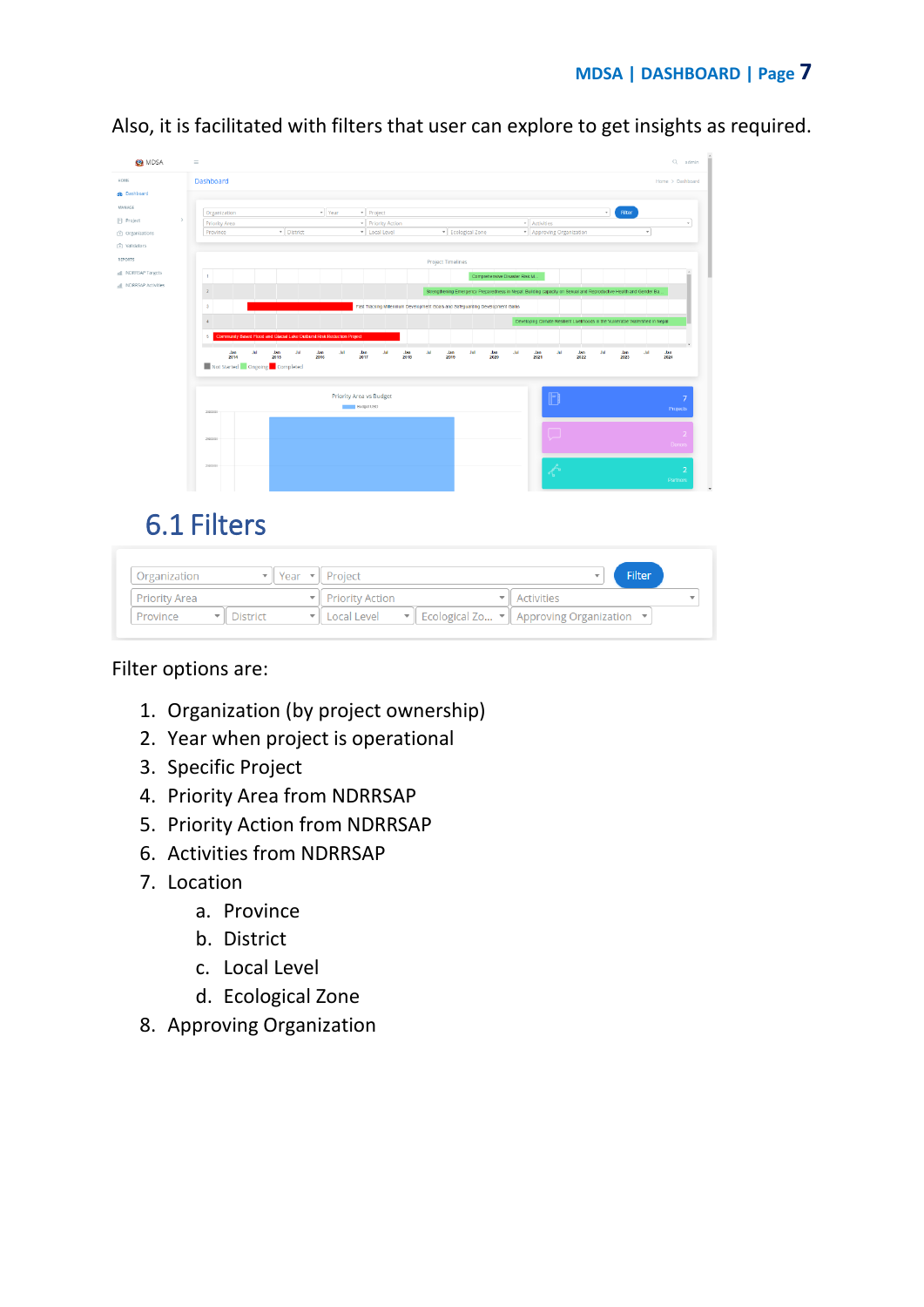### 6.2 Contents

<span id="page-7-0"></span>

Dashboard components are:

1. Project timeline

Browse projects visually in timeline to see which projects have completed, which are operational and which are yet to begin.

- 2. Priority Area vs Budget View budget allocated across Priority Areas of NDRRSAP
- 3. Statistical values Number of projects; Number of donors; Number of Partners; Total Budget being allocated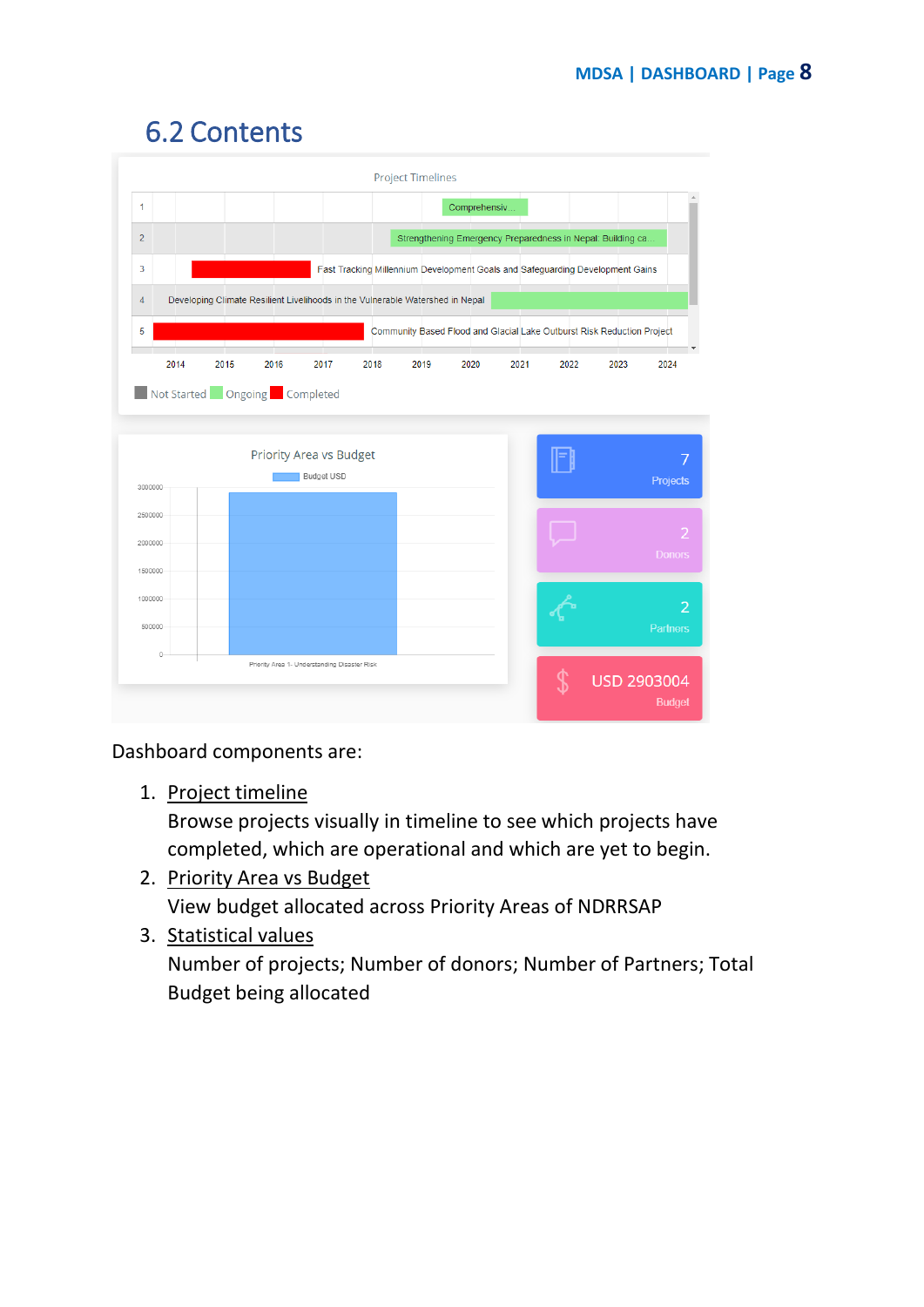

#### 4. Project Coverage

Browse the coverage are of project in map at various levels:

- National
- Provincial
- District
- Local Level

● You can hover on map to know the name of location and click to explore projects at that particular location.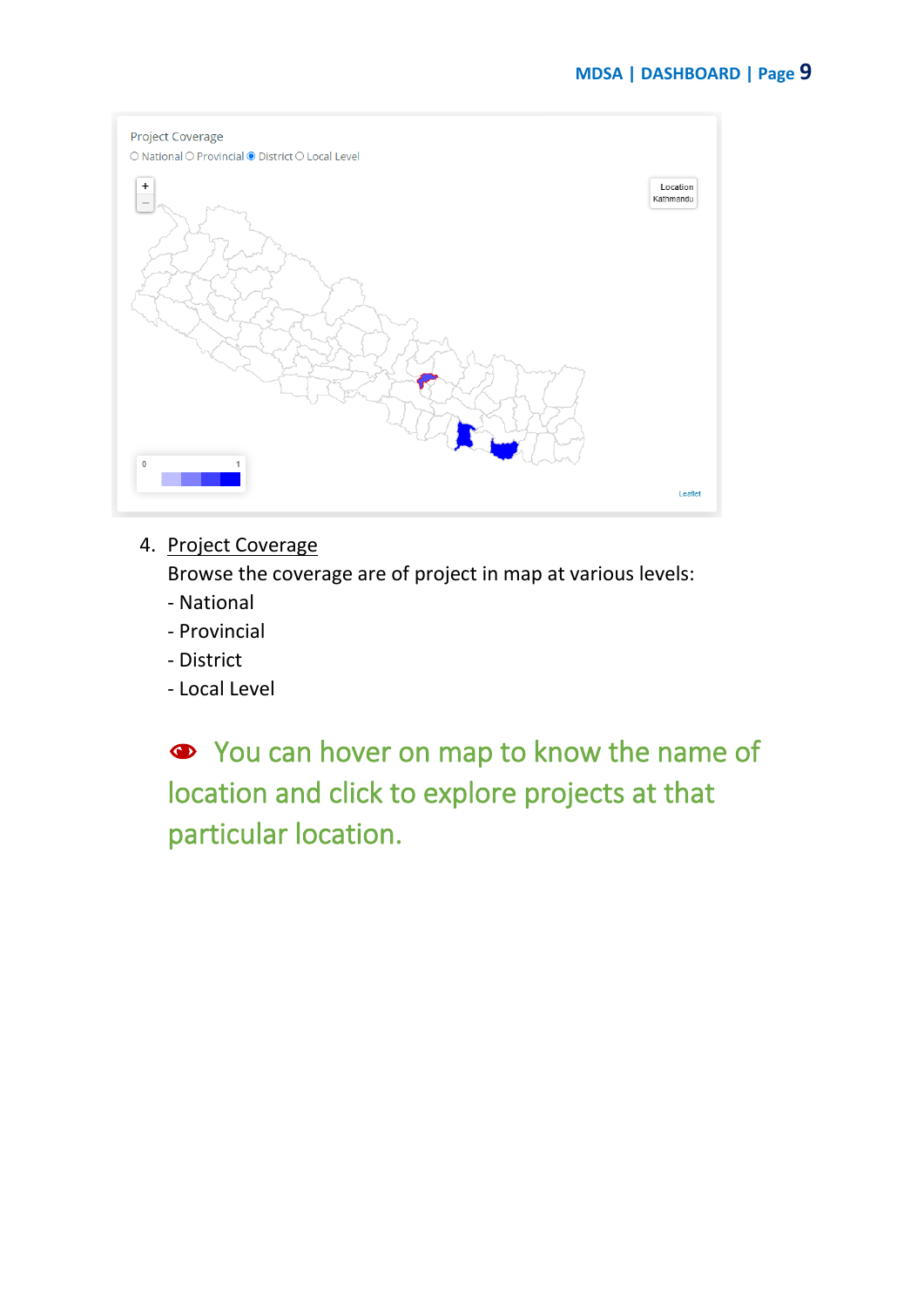#### **MDSA | USER PROFILE | Page 10**

|                    | Show 10 $\vee$ entries                                                                                                                                                                        | Search:             |                                                                 |                             |  |
|--------------------|-----------------------------------------------------------------------------------------------------------------------------------------------------------------------------------------------|---------------------|-----------------------------------------------------------------|-----------------------------|--|
| $S.N.$ $\triangle$ | Project ≑                                                                                                                                                                                     | Status $\triangleq$ | Owner<br><b>Organization ≑</b>                                  | Duration $\triangleq$       |  |
| 1                  | <b>Comprehensive Disaster Risk Management</b><br>Programme Urban DRR Reducing disaster risks and<br>enhancing emergency response capacities in<br>multihazard-risk prone urban areas of Nepal | <b>ONGOING</b>      | <b>United Nations</b><br><b>Development</b><br>Programme (UNDP) | 2019-06-01 to<br>2021-02-28 |  |
| $\mathcal{P}$      | Strengthening Emergency Preparedness in Nepal: Building<br>capacity on Sexual and Reproductive Health and Gender<br><b>Based Violence prevention</b>                                          | <b>ONGOING</b>      | <b>United Nations</b><br><b>Population Fund</b><br>(UNFPA)      | 2018-05-15 to<br>2023-12-31 |  |
| 3                  | Fast Tracking Millennium Development Goals and<br><b>Safeguarding Development Gains</b>                                                                                                       | <b>COMPLETED</b>    | <b>United Nations</b><br>Development<br>Programme (UNDP)        | 2014-05-01 to<br>2016-09-30 |  |
| 4                  | Developing Climate Resilient Livelihoods in the Vulnerable<br><b>Watershed in Nepal</b>                                                                                                       | <b>ONGOING</b>      | <b>United Nations</b><br>Development<br>Programme (UNDP)        | 2020-06-01 to<br>2024-05-31 |  |
| 5                  | Community Based Flood and Glacial Lake Outburst Risk<br><b>Reduction Project</b>                                                                                                              | COMPLETED           | <b>United Nations</b><br><b>Development</b><br>Programme (UNDP) | 2013-07-15 to<br>2017-10-31 |  |
| 6                  | Support to Implementation of National Building Code and<br>Safer Building Construction in 3 Earthquake affected<br><b>Municipalities</b>                                                      | <b>COMPLETED</b>    | <b>United Nations</b><br><b>Development</b><br>Programme (UNDP) | 2016-01-01 to<br>2017-01-31 |  |
| $\overline{7}$     | Socio-technical facilitation services to Government of India<br>supported Housing Reconstruction in Gorkha District,<br>Nepal                                                                 | <b>ONGOING</b>      | <b>United Nations</b><br><b>Development</b><br>Programme (UNDP) | 2018-03-08 to<br>2021-02-28 |  |

#### 5. Project List

This lists projects as per filter in tabular format with status of project, owner organization and duration of project.

● You can click on project row to know more about the project in detail.

## <span id="page-9-0"></span>7 USER PROFILE

<span id="page-9-1"></span>7.1 User Details Top right menu > Profile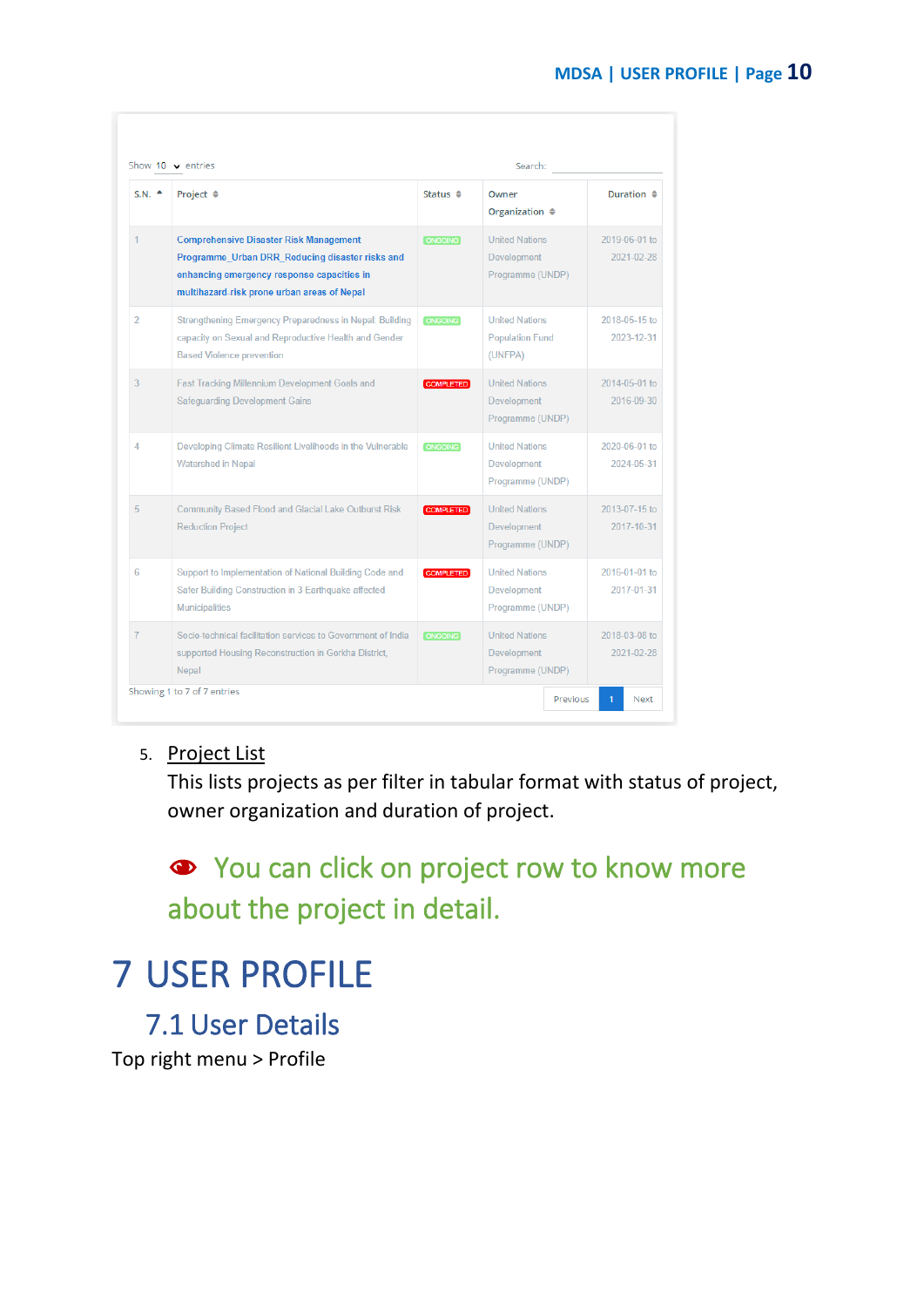| Username: admin                                                                                                                                                              |  |
|------------------------------------------------------------------------------------------------------------------------------------------------------------------------------|--|
| <b>Organization Details</b>                                                                                                                                                  |  |
| <b>Organization Name: MoHA</b><br>Name (focal person): Personnel, NEOC<br>Email (focal person): neoc@moha.gov.np<br>Position (focal person): None<br>Phone (focal person): 0 |  |
| <b>Validating Organization Details</b>                                                                                                                                       |  |
| Organization Name: test org                                                                                                                                                  |  |
| Name (focal person): Arun                                                                                                                                                    |  |
| Email (focal person): arun.poudel@undp.org                                                                                                                                   |  |
| Position (focal person): unv<br>Phone (focal person): 989                                                                                                                    |  |

Shows detail of organization you are associated with and the validating organization associated with you.

#### <span id="page-10-0"></span>7.2 Change Password

Top right menu > Change Password

| Old Password                   |  |  |  |
|--------------------------------|--|--|--|
| <b>New</b><br>Password         |  |  |  |
| <b>Confirm New</b><br>Password |  |  |  |

Provide old password and desired new password in New and Confirm New Password box.

Then click Change Password to get the password changed.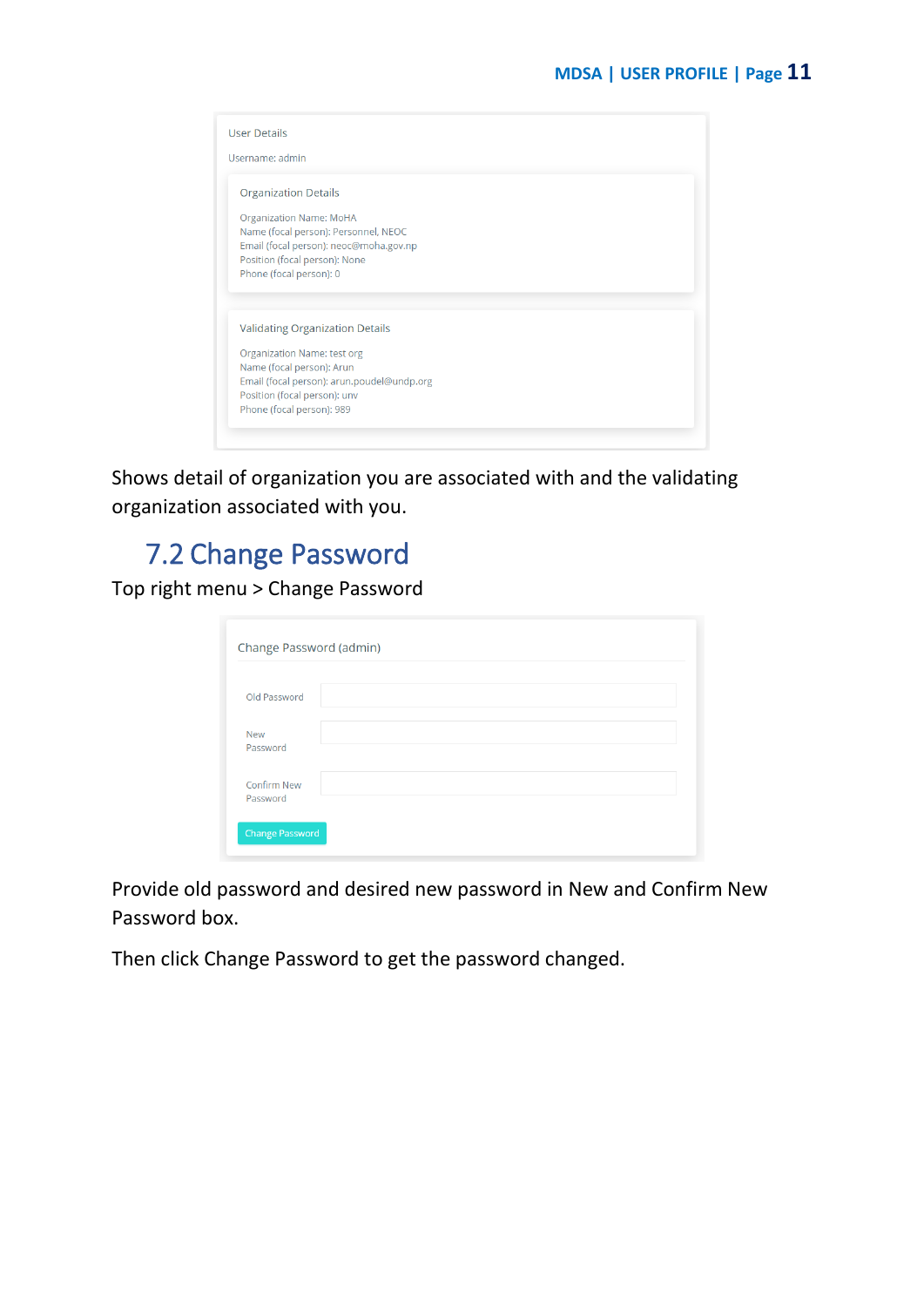# <span id="page-11-1"></span><span id="page-11-0"></span>8 PROJECT 8.1 List of Projects

| Projects                                                                                                                                                                                                                | Home > Projects                       |
|-------------------------------------------------------------------------------------------------------------------------------------------------------------------------------------------------------------------------|---------------------------------------|
| <b>Add Project</b>                                                                                                                                                                                                      |                                       |
| Not Validated !!<br>Developing Climate Resilient Livelihoods in the Vulnerable Watershed in Nepal<br>(2020-06-01 - 2024-05-31)                                                                                          | Ongoing                               |
| DONOTS: United Nations Development Programme (UNDP) Government of Nepal (GoN) Global Environment Facility<br>No Partners                                                                                                | View Complete (One Pager) View Detail |
| Not Validated !!<br>Strengthening Emergency Preparedness in Nepal: Building capacity on Sexual and Reproductive Health and Gender Based Violence prevention<br>(2018-05-15 - 2023-12-31)                                | Onegine                               |
| DONOTS: United Nations Development Programme (UNDP)<br><b>No Partners</b>                                                                                                                                               | View Complete (One Pager) View Detail |
| Validated<br>Comprehensive Disaster Risk Management Programme_Urban DRR_Reducing disaster risks and enhancing emergency response capacities in multihazard-risk prone urban areas of Nepal<br>(2019-06-01 - 2021-02-28) | Oneoine                               |
| No Donors<br>No Partners                                                                                                                                                                                                | View Complete (One Pager) View Detail |

The list of projects is shown here with basic details including:

- Project title
- Start date
- End date
- List of donors
- List of partners
- Project in/validated status
	- o Yellow ones and yet to be validated
	- o Blue ones and validated
- Project operational status (based on start and end date provided)
	- o Ongoing
	- o Completed
	- o Not Started

You can click on **View Complete (One Pager)** to view complete detail about project in one page.

You can click on **View Detail** to explore through Outputs/Activities/Targets step by step.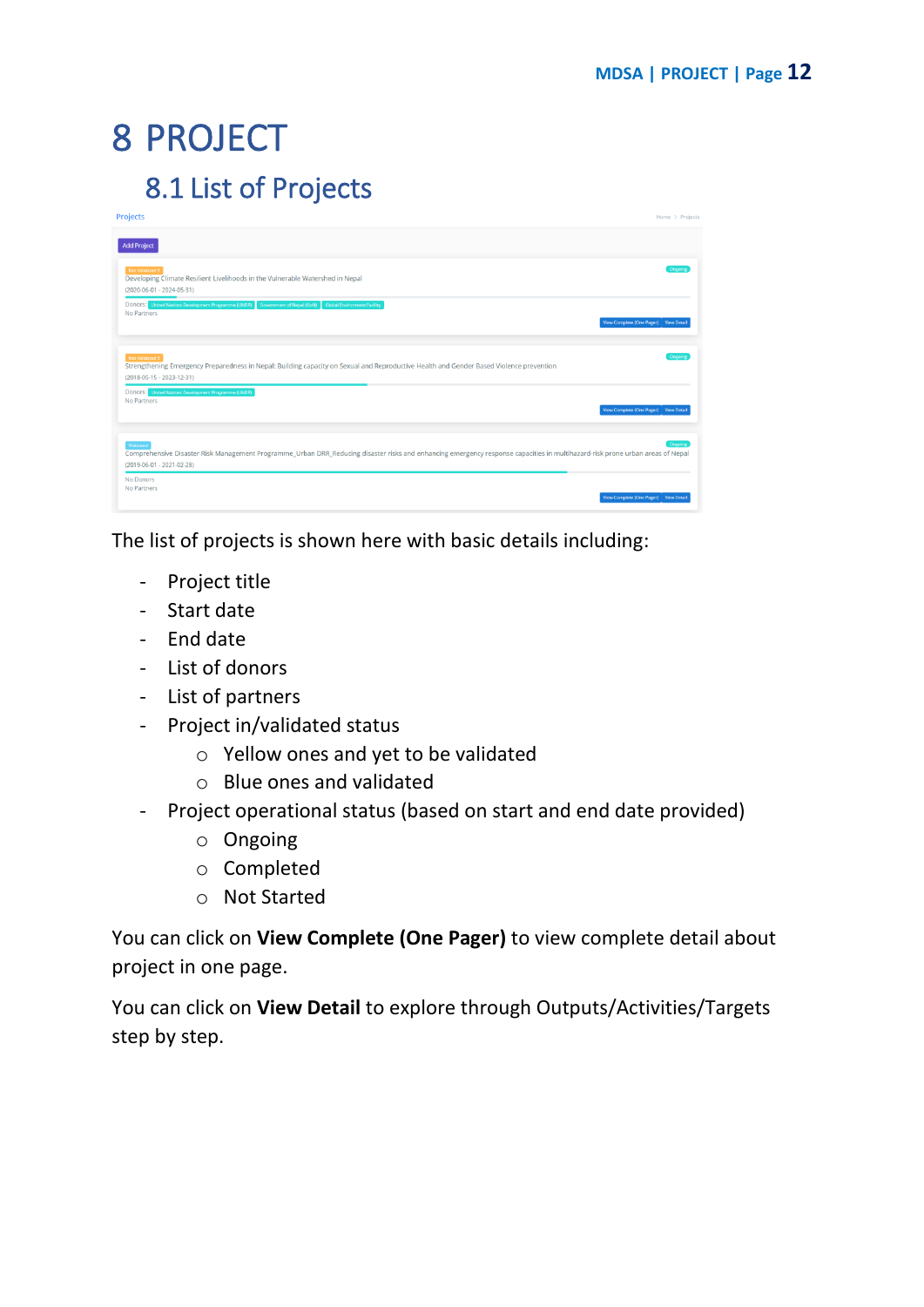#### <span id="page-12-0"></span>8.2 Add Project

| Project Title           |                                |   |           |                        |        |
|-------------------------|--------------------------------|---|-----------|------------------------|--------|
|                         |                                |   |           |                        |        |
|                         |                                |   |           |                        |        |
| Title of your project.  |                                |   |           |                        |        |
| <b>Project Duration</b> |                                |   |           |                        |        |
|                         |                                |   |           |                        |        |
| From                    | mm/dd/yyyy                     | □ | To        | mm/dd/yyyy             | □      |
|                         | Budget (Administrative Budget) |   |           |                        |        |
| <b>NPR</b>              |                                |   | or        |                        |        |
|                         |                                |   | $USD(\$)$ |                        |        |
| <b>Donors</b>           |                                |   |           |                        |        |
| <b>Select Donor</b>     |                                |   |           | $+$ Add missing donors | Delete |
| (Tier 1)                |                                |   |           |                        |        |
| + Add Donor Tier        |                                |   |           |                        |        |

Clicking on Add Project Button in Projects page brings us to form for adding project detail.

Information required for first step of project addition include:

- 1. Project Title
- 2. Project Start Date
- 3. Project End Date
- 4. Administrative Budget in NPR
- 5. Administrative Budget in USD
- 6. Donor List
	- a. Donor can be tier based to represent Donor chain

● You can click on Add missing donors to add organization not in list.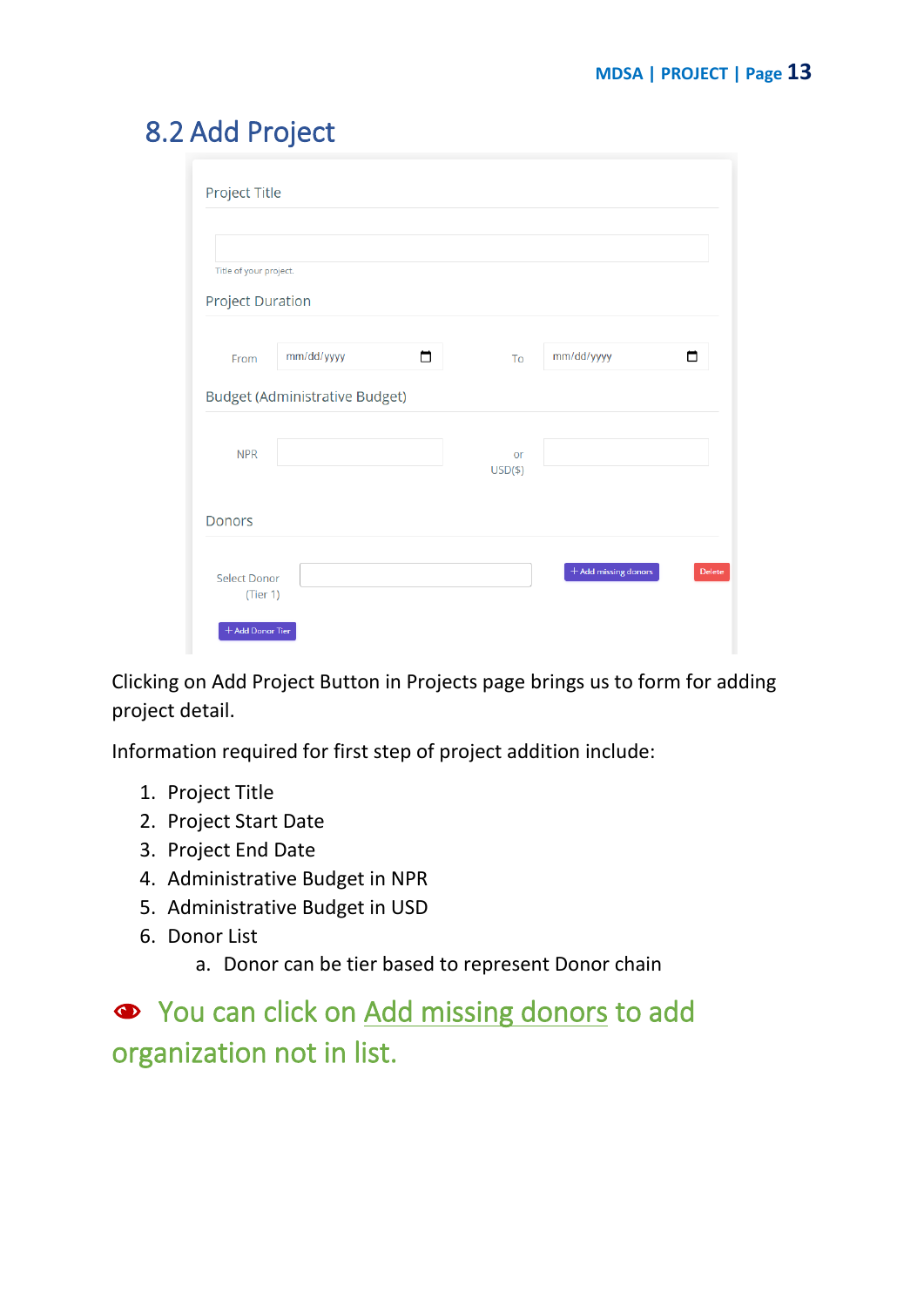| Select Organization          |                                                              | $\overline{\mathbf{v}}$ |
|------------------------------|--------------------------------------------------------------|-------------------------|
|                              | Select organization that approved this project.              |                         |
| $+$ Add missing organization |                                                              |                         |
|                              |                                                              |                         |
|                              | Contact Details of Person to contact for further information |                         |
|                              |                                                              |                         |
|                              |                                                              |                         |
| Name                         |                                                              |                         |
| Email                        |                                                              |                         |
|                              |                                                              |                         |
| Phone                        |                                                              |                         |
| (Official)                   |                                                              |                         |
|                              |                                                              |                         |
| Mobile                       |                                                              |                         |
|                              |                                                              |                         |
|                              |                                                              |                         |

- 7. Approving Organization
	- a. The organization that have approved the project being entered (Here also, you can add missing organization by clicking on **Add missing organization**
- 8. Contact details of Person

This is related to the focal person/contact person specific to the project

- a. Name
- b. Email
- c. Phone (Official)
- d. Mobile/Cell number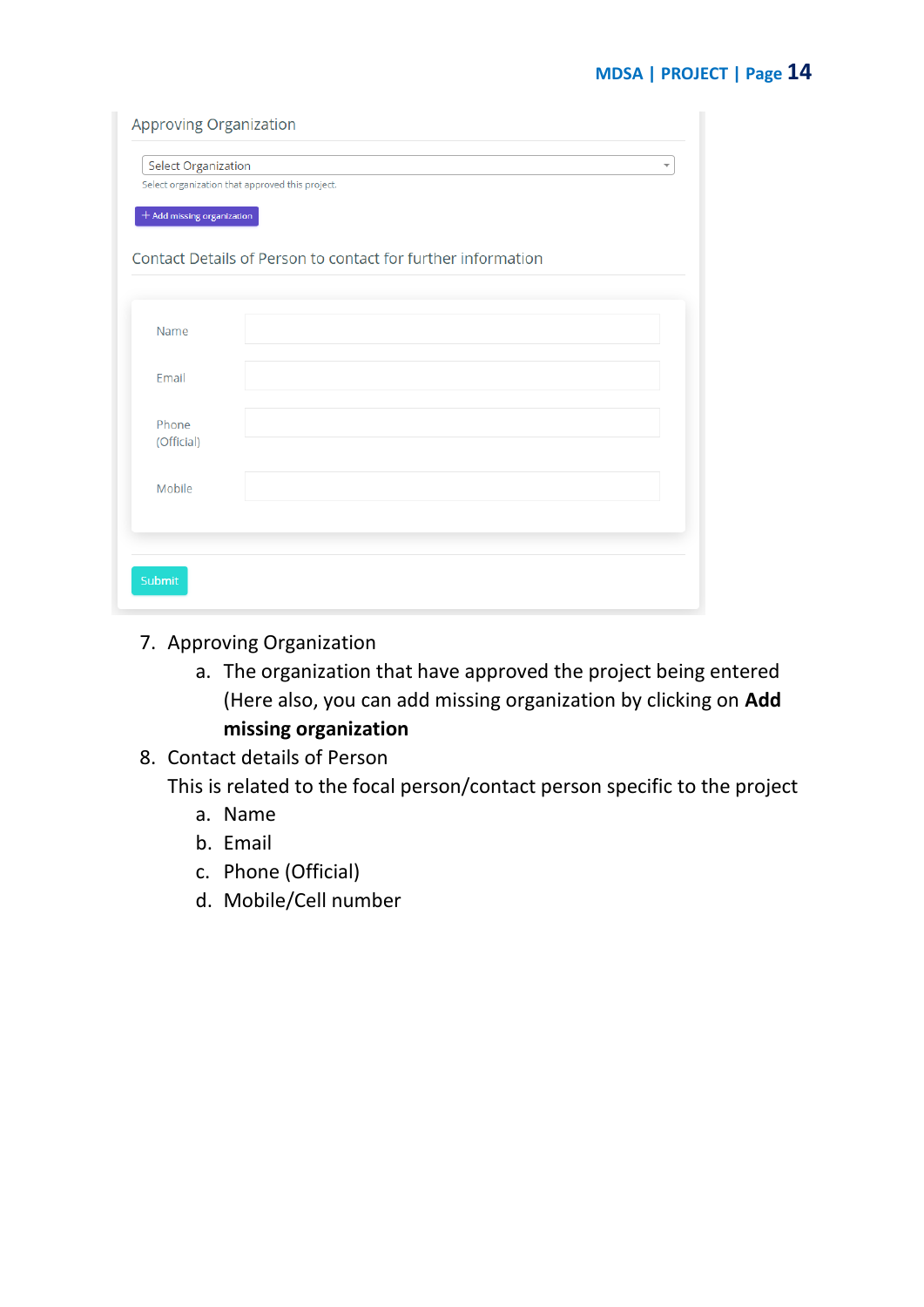# <span id="page-14-0"></span>9 OUTPUT

|                        | <b>Output Description</b>                                                         |    |            |   |
|------------------------|-----------------------------------------------------------------------------------|----|------------|---|
|                        |                                                                                   |    |            |   |
|                        |                                                                                   |    |            |   |
| <b>Output Duration</b> |                                                                                   |    |            |   |
|                        |                                                                                   |    |            |   |
| From                   | mm/dd/yyyy<br>m                                                                   | To | mm/dd/yyyy | m |
|                        |                                                                                   |    |            |   |
|                        | <b>NDRR Strategic Action Plan Activities</b>                                      |    |            |   |
|                        |                                                                                   |    |            |   |
|                        | <b>Select Priority Area</b>                                                       |    |            |   |
|                        |                                                                                   |    |            |   |
| <b>Priority Action</b> |                                                                                   |    |            |   |
| <b>Activities</b>      |                                                                                   |    |            |   |
|                        |                                                                                   |    |            |   |
|                        | <b>Custom Indicators/Alignment</b>                                                |    |            |   |
|                        | Manage Custom Indicators/Alignment                                                |    |            |   |
|                        | Add custom indicators that explain the output alignment beyond NDRRSAP framework. |    |            |   |
|                        | + Add Custom Indicators/Alignment                                                 |    |            |   |
|                        |                                                                                   |    |            |   |
|                        |                                                                                   |    |            |   |
| Submit                 |                                                                                   |    |            |   |

Inside Project detail, we can manage Output that come under the project

Each output includes following information:

- 1. Output description/title
- 2. Output duration
	- a. Start date
	- b. End date
- 3. Priority Area/Priority Action/Activity that this output supports to against NDRRSAP 2018-2030
- 4. Custom Indicators/Alignment User can also add custom descriptions to describe the output alignment if it's not covered by the NDRRSAP 2018-2030 framework.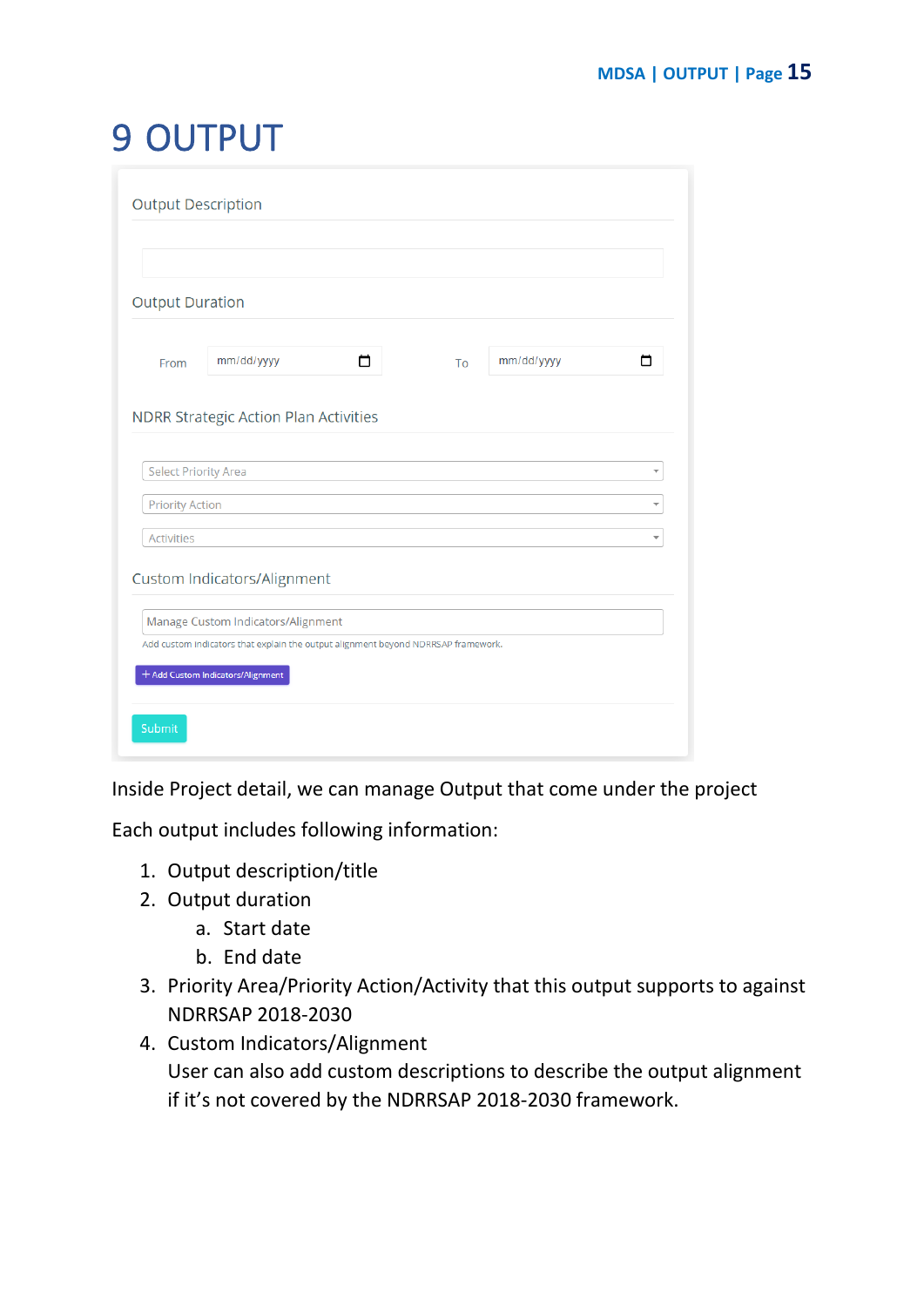# <span id="page-15-0"></span>10 ACTIVITY

| <b>Activity Title</b>                                                                                                                                 |                                       |                                  |
|-------------------------------------------------------------------------------------------------------------------------------------------------------|---------------------------------------|----------------------------------|
| Enter title for activity.                                                                                                                             |                                       |                                  |
| <b>Budget (Program Budget)</b>                                                                                                                        |                                       |                                  |
| <b>NPR</b>                                                                                                                                            | or USD(\$)                            |                                  |
| Locations                                                                                                                                             |                                       |                                  |
| <b>District</b><br>Province<br><b>All Provinces</b><br><b>Select Province</b><br>$\overline{\mathbf v}$<br>$\overline{\mathbf v}$<br>$+$ Add location | Local Level<br><b>Select District</b> | Delete<br>$\overline{\mathbf v}$ |
| <b>Partner Organizations</b>                                                                                                                          |                                       |                                  |
| with whom activity is being carried out.                                                                                                              |                                       | <b>Select organizations</b>      |
| $+$ Add missing organization                                                                                                                          |                                       |                                  |
| <b>Targets</b>                                                                                                                                        |                                       |                                  |
| <b>Target Description</b><br>#<br><b>Add Target</b>                                                                                                   | <b>Target Value</b>                   | <b>Actions</b>                   |
| Submit                                                                                                                                                |                                       |                                  |

Inside Output detail, we can manage Activity that are defined within each output.

Each activity includes following information:

- 1. Activity Title
- 2. Budget (Program/Operational)
	- a. In NPR
	- b. In USD
- 3. Locations of activity delivery
- 4. Partner organizations for delivery of this activity You can also add missing partner organization from **"Add missing organization"**